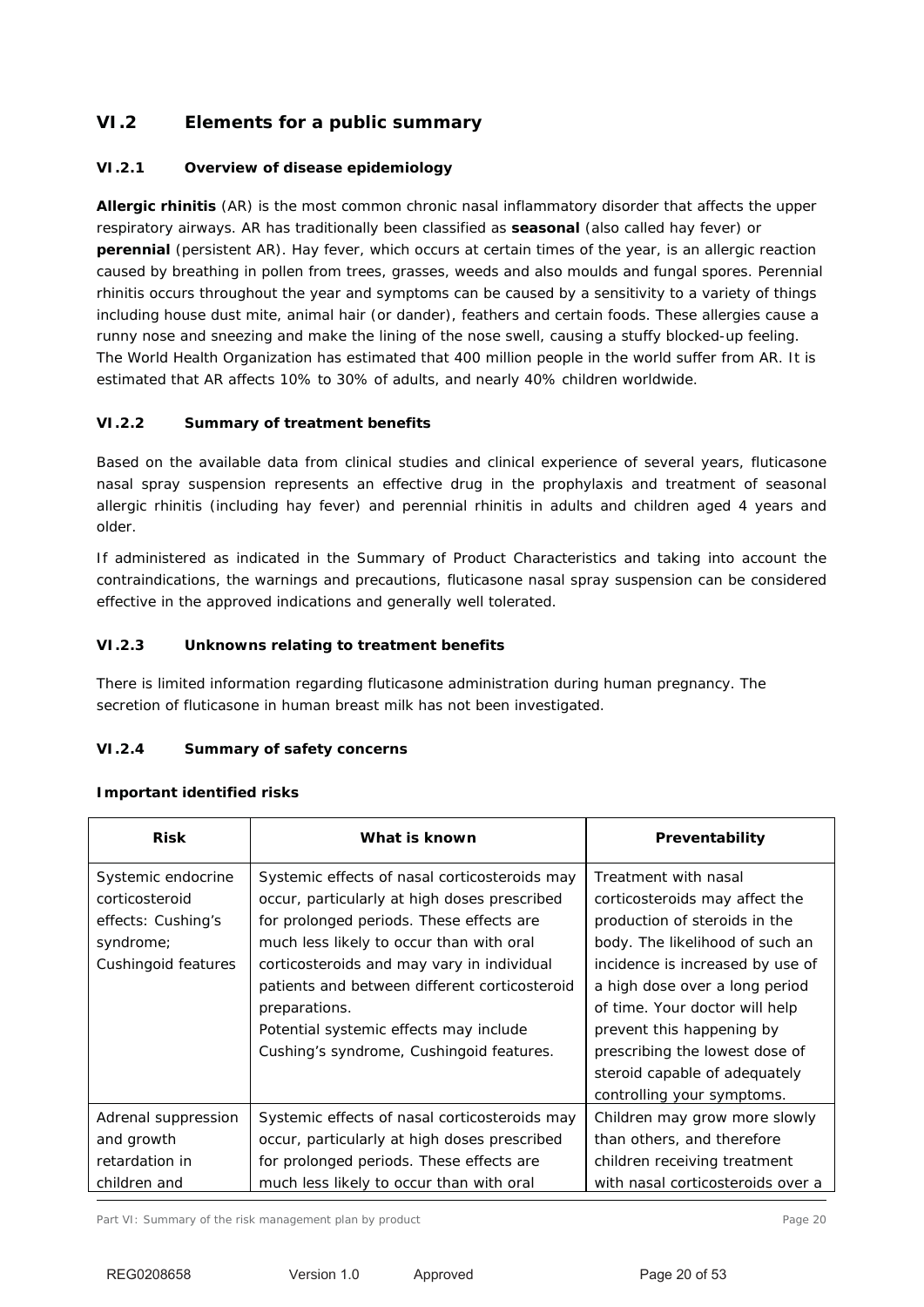| <b>Risk</b>                                                                                                                                                                        | What is known                                                                                                                                                                                                                                               | Preventability                                                                                                                                                                                                                                  |
|------------------------------------------------------------------------------------------------------------------------------------------------------------------------------------|-------------------------------------------------------------------------------------------------------------------------------------------------------------------------------------------------------------------------------------------------------------|-------------------------------------------------------------------------------------------------------------------------------------------------------------------------------------------------------------------------------------------------|
| adolescents                                                                                                                                                                        | corticosteroids and may vary in individual<br>patients and between different corticosteroid<br>preparations.<br>Potential systemic effects may include<br>adrenal suppression, growth retardation in<br>children and adolescents.                           | long period of time will have<br>their height checked regularly<br>by their doctor. Your doctor will<br>help prevent this happening by<br>prescribing the lowest dose of<br>steroid capable of adequately<br>controlling the symptoms.          |
| Ocular events<br>(cataract,<br>glaucoma)                                                                                                                                           | Side effects occurring very rarely: glaucoma<br>(raised pressure in the eye) and cataracts<br>(clouding of the lens in the eye) have been<br>reported following prolonged treatment.                                                                        | Some side effects are more<br>serious than others and if you<br>should experience any of the<br>following events you should<br>discontinue taking fluticasone<br>propionate nasal spray and<br>consult with your doctor as soon<br>as possible. |
| Psychological or<br>behavioural effects<br>including<br>psychomotor<br>hyperactivity, sleep<br>disorders, anxiety,<br>depression or<br>aggression<br>(particularly in<br>children) | Potential systemic effects may include a<br>range of psychological or behavioural effects<br>including psychomotor hyperactivity, sleep<br>disorders, anxiety, depression or aggression<br>(particularly in children).                                      | If you get any side effects, talk<br>to your doctor or pharmacist.                                                                                                                                                                              |
| Nasal septum<br>perforation                                                                                                                                                        | Side effects occurring very rarely:<br>perforation of the nasal septum (the dividing<br>partition in the nose) and ulceration to the<br>nose's mucus membranes - although these<br>usually impact on patients who have had<br>previous surgery to the nose. | Some side effects are more<br>serious than others and if you<br>should experience any of the<br>following events you should<br>discontinue taking fluticasone<br>propionate nasal spray and<br>consult with your doctor as soon<br>as possible. |

### **Important potential risks**

| <b>Risk</b>       | What is known (Including reason why it is considered a potential risk)      |
|-------------------|-----------------------------------------------------------------------------|
| Use with potent   | Some medicines can interfere with fluticasone propionate nasal spray.       |
| inhibitors of the | Care should be taken when administering fluticasone propionate in patients  |
| cytochrome P450   | taking concurrent drugs that are highly potent inhibitors of the cytochrome |
| 3A4 system        | P450 3A4 system (e.g. protease inhibitors such as ritonavir).               |

## **Missing information**

| Risk                | What is known                                                                |
|---------------------|------------------------------------------------------------------------------|
| Use in pregnant and | There is inadequate evidence of safety in human pregnancy. Administration of |
|                     |                                                                              |

Part VI: Summary of the risk management plan by product example 21 and 21 and 21 and 21 and 21 and 21 and 21 and 21 and 21 and 21 and 21 and 21 and 22 and 22 and 22 and 22 and 22 and 22 and 22 and 22 and 22 and 22 and 22 a